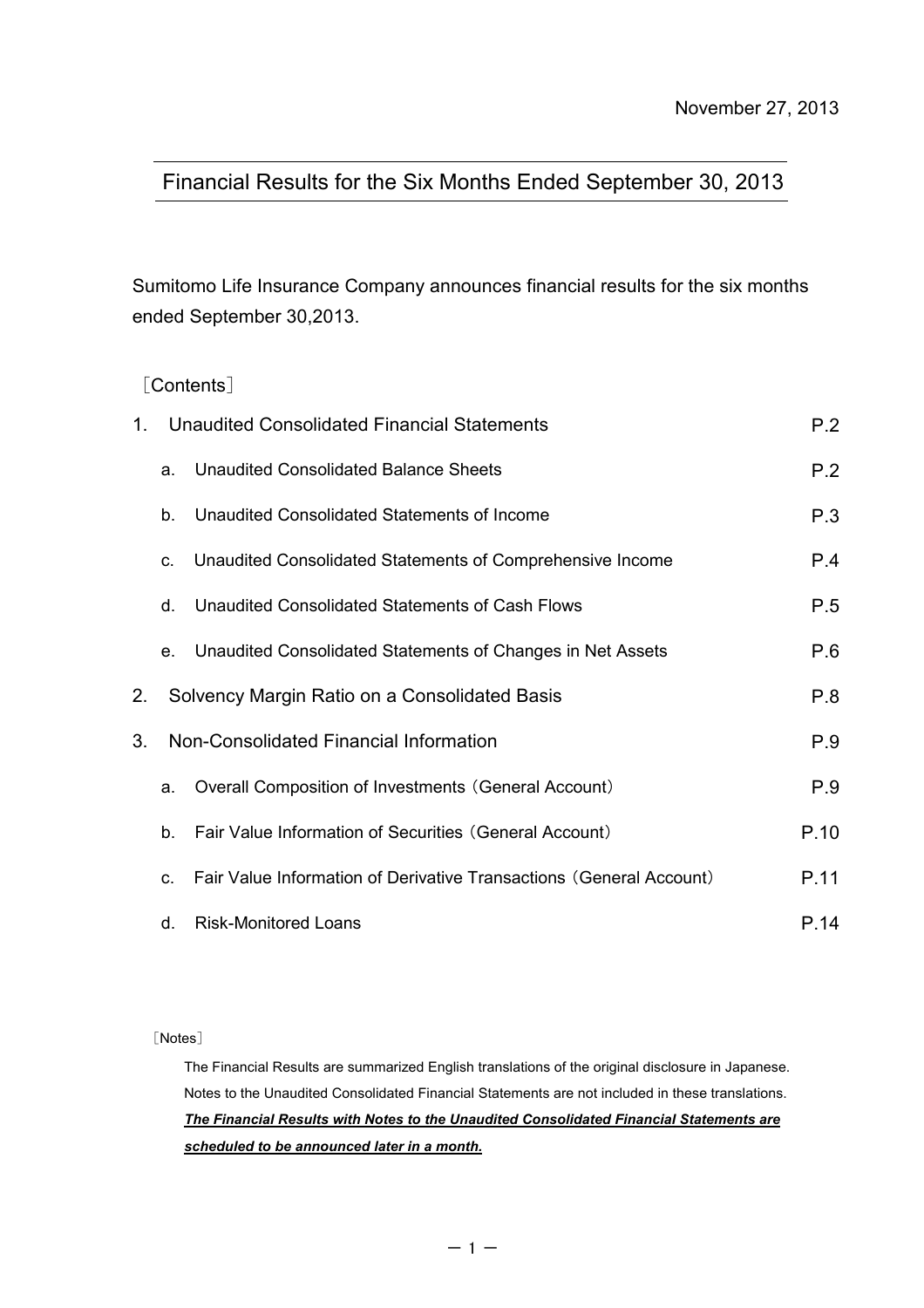# **1. Unaudited Consolidated Financial Statements**

#### **a. Unaudited Consolidated Balance Sheets**

|                                                         |                     | (Millions of Yen)       |
|---------------------------------------------------------|---------------------|-------------------------|
|                                                         | As of March 31,2013 | As of September 30,2013 |
| ASSETS:                                                 |                     |                         |
| Cash and deposits                                       | 233,076             | 124,431                 |
| Call loans                                              | 434,100             | 244,300                 |
| Monetary claims bought                                  | 310,241             | 305,135                 |
| <b>Securities</b>                                       | 21,695,225          | 21,998,952              |
| Loans                                                   | 2,663,423           | 2,571,271               |
| Tangible fixed assets                                   | 820,230             | 803,219                 |
| Intangible fixed assets                                 | 27,690              | 25,595                  |
| Due from agents                                         | 3                   | 1                       |
| Reinsurance receivables                                 | 195                 | 123                     |
| Other assets                                            | 247,044             | 280,140                 |
| Deferred tax assets                                     | 135,712             | 153,277                 |
| Customers' liabilities under acceptances and guarantees | 3,000               |                         |
| Allowance for possible loan losses                      | (3, 324)            | (2, 279)                |
| <b>Total assets</b>                                     | 26,566,620          | 26,504,169              |
| <b>LIABILITIES:</b>                                     |                     |                         |
| Policy reserves and other reserves                      | 23,399,622          | 23,581,186              |
| Reserve for outstanding claims                          | 102,783             | 101,495                 |
| Policy reserves                                         | 23,005,316          | 23, 167, 212            |
| Policyholders' dividend reserves                        | 291,521             | 312,478                 |
| Reinsurance payables                                    | 115                 | 102                     |
| Corporate bonds                                         |                     | 99,480                  |
| Other liabilities                                       | 1,683,711           | 1,282,868               |
| Accrued retirement benefits                             | 23,718              | 28,561                  |
| Accrued retirement benefits for directors               | 14                  | 8                       |
| Reserve for price fluctuation                           | 206,574             | 247,692                 |
| Deferred tax liabilities                                | 843                 | 673                     |
| Deferred tax liabilities for land revaluation           | 27,927              | 27,419                  |
| Acceptances and guarantees                              | 3,000               |                         |
| <b>Total liabilities</b>                                | 25,345,526          | 25,267,993              |
| <b>NET ASSETS:</b>                                      |                     |                         |
| Foundation funds                                        | 270,000             | 270,000                 |
| Reserve for redemption of foundation funds              | 369,000             | 369,000                 |
| Reserve for revaluation                                 | 2                   | 2                       |
| Surplus                                                 | 323,928             | 314,707                 |
| Total funds, reserve and surplus                        | 962,931             | 953,710                 |
| Net unrealized gains on available-for-sale securities   | 348,334             | 371,852                 |
| Land revaluation differences                            | (93, 037)           | (93, 628)               |
| Foreign currency translation adjustments                | (345)               | 254                     |
| Total accumulated other comprehensive income            | 254,950             | 278,477                 |
| Minority interests                                      | 3,212               | 3,988                   |
| Total net assets                                        | 1,221,094           | 1,236,176               |
| Total liabilities and net assets                        | 26,566,620          | 26,504,169              |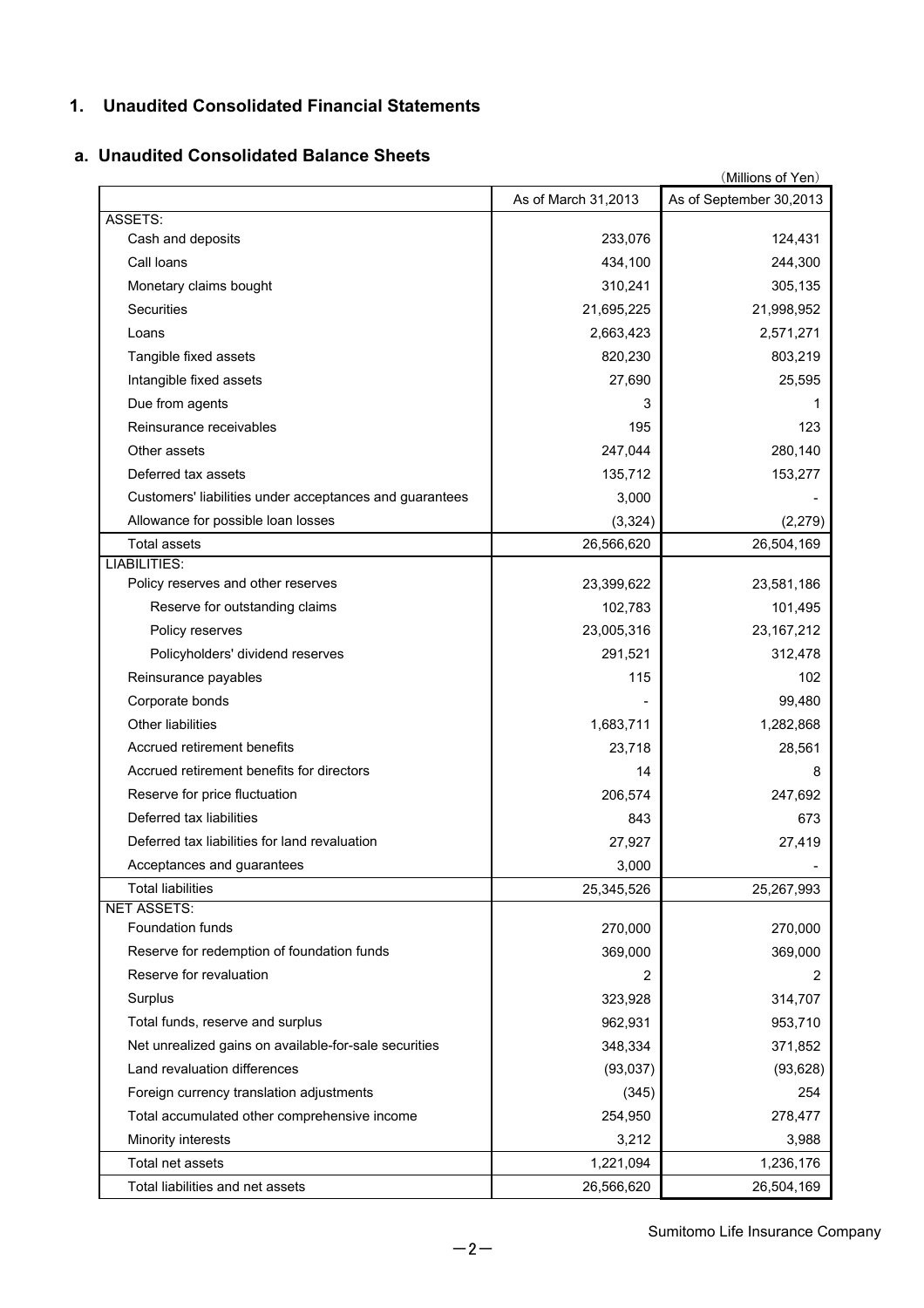## **b. Unaudited Consolidated Statements of Income**

|                                                            | Six months ended   | (Millions of Yen)<br>Six months ended |
|------------------------------------------------------------|--------------------|---------------------------------------|
|                                                            | September 30, 2012 | September 30, 2013                    |
| Ordinary income                                            | 1,925,971          | 1,756,699                             |
| Insurance premiums and other                               | 1,589,865          | 1,246,356                             |
| Investment income                                          | 279,722            | 450,419                               |
| Interest, dividends and other income                       | 247,876            | 274,300                               |
| Gains on trading securities                                | 58                 | 0                                     |
| Gains on sales of securities                               | 31,077             | 33,128                                |
| Investment gains on separate accounts                      |                    | 140,002                               |
| Other ordinary income                                      | 56,382             | 59,922                                |
| Ordinary expenses                                          | 1,834,875          | 1,640,773                             |
| Benefits and other payments                                | 908,635            | 1,122,415                             |
| Claims paid                                                | 282,866            | 269,746                               |
| Annuity payments                                           | 157,649            | 194,005                               |
| Benefits payments                                          | 194,097            | 211,030                               |
| Surrender benefits                                         | 210,435            | 418,497                               |
| Provision for policy reserves and other reserves           | 507,374            | 162,113                               |
| Provision for policy reserves                              | 507,145            | 161,895                               |
| Provision for interest on policyholders' dividend reserves | 228                | 218                                   |
| Investment expenses                                        | 158,063            | 115,611                               |
| Interest expenses                                          | 5,305              | 4,502                                 |
| Losses on sales of securities                              | 7,923              | 1,110                                 |
| Losses on valuation of securities                          | 48,725             | 18                                    |
| Investment losses on separate accounts                     | 70,913             |                                       |
| Operating expenses                                         | 181,366            | 168,389                               |
| Other ordinary expenses                                    | 79,436             | 72,241                                |
| Ordinary profit                                            | 91,095             | 115,925                               |
| Extraordinary gains                                        | 40                 | 667                                   |
| Gains on disposals of fixed assets                         | 40                 | 667                                   |
| <b>Extraordinary losses</b>                                | 21,986             | 48,873                                |
| Losses on disposals of fixed assets                        | 4,577              | 405                                   |
| Impairment losses                                          | 16,871             | 6,807                                 |
| Provision for reserve for price fluctuation                | 10                 | 41,118                                |
| Payments to social responsibility reserve                  | 526                | 542                                   |
| Surplus before income taxes and minority interests         | 69,149             | 67,718                                |
| Income taxes                                               |                    |                                       |
| Current                                                    | 23,092             | 44,428                                |
| Deferred                                                   | (7,260)            | (28, 611)                             |
| Total income taxes                                         | 15,831             | 15,817                                |
| Surplus before minority interests                          | 53,317             | 51,901                                |
| Minority interests                                         | (506)              | (192)                                 |
| Net surplus                                                | 53,824             | 52,093                                |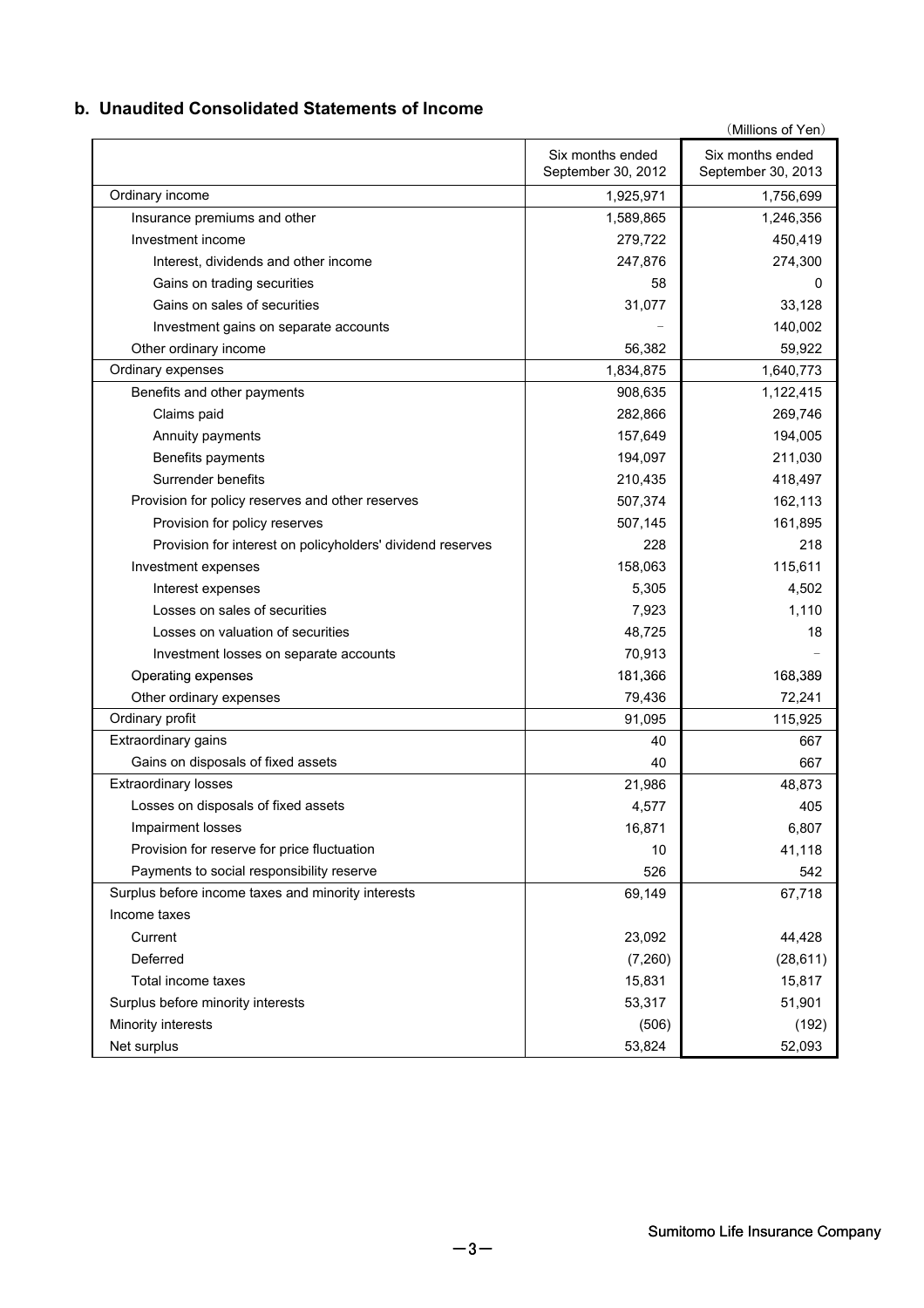# **c. Unaudited Consolidated Statements of Comprehensive Income**

|                                                                                                  |                                        | (Millions of Yen)                      |
|--------------------------------------------------------------------------------------------------|----------------------------------------|----------------------------------------|
|                                                                                                  | Six months ended<br>September 30, 2012 | Six months ended<br>September 30, 2013 |
| Surplus before minority interests                                                                | 53,317                                 | 51,901                                 |
| Other comprehensive income(loss)                                                                 | (38, 576)                              | 24,081                                 |
| Net unrealized gains (losses) on available-for-sale securities                                   | (38, 471)                              | 23,378                                 |
| Deferred unrealized gains (losses) on derivatives under hedge<br>accounting                      | (23)                                   |                                        |
| Land revaluation differences                                                                     | (4)                                    | (0)                                    |
| Foreign currency translation adjustments                                                         | 14                                     | 114                                    |
| Share of other comprehensive income(loss) of associates<br>accounted for under the equity method | (91)                                   | 589                                    |
| Comprehensive income                                                                             | 14,741                                 | 75,983                                 |
| Comprehensive income attributable to the Parent Company                                          | 15,158                                 | 76,210                                 |
| Comprehensive income (loss) attributable to minority interests                                   | (416)                                  | (226)                                  |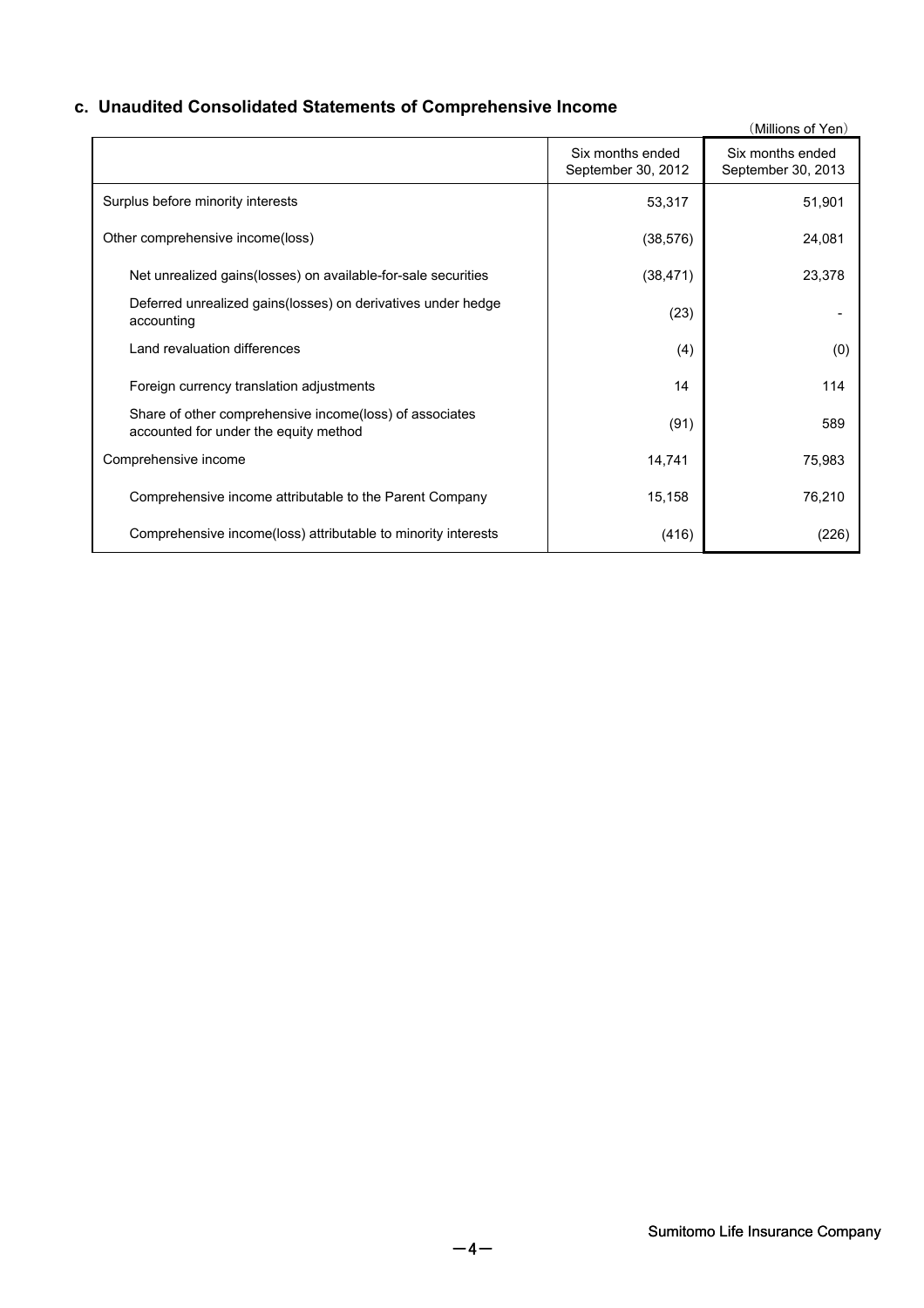# **d. Unaudited Consolidated Statements of Cash Flows**

| (Millions of Yen)                                                       |                                        |                                        |  |
|-------------------------------------------------------------------------|----------------------------------------|----------------------------------------|--|
|                                                                         | Six months ended<br>September 30, 2012 | Six months ended<br>September 30, 2013 |  |
| I Cash flows from operating activities:                                 |                                        |                                        |  |
| Surplus before income taxes and minority interests                      | 69,149                                 | 67,718                                 |  |
| Depreciation                                                            | 15,804                                 | 14,750                                 |  |
| Impairment losses                                                       | 16,871                                 | 6,807                                  |  |
| Amortization of goodwill                                                |                                        | 1,003                                  |  |
| Increase(Decrease) in reserve for outstanding claims                    | (1, 101)                               | (1, 287)                               |  |
| Increase(Decrease) in policy reserves                                   | 507,145                                | 161,895                                |  |
| Provision for interest on policyholders' dividend reserves              | 228                                    | 218                                    |  |
| Increase(Decrease) in allowance for possible loan losses                | (422)                                  | (1,045)                                |  |
| Increase(Decrease) in accrued retirement benefits                       | 7,365                                  | 4,842                                  |  |
| Increase(Decrease) in reserve for price fluctuation                     | 10                                     | 41,118                                 |  |
| Interest, dividends, and other income                                   | (247, 876)                             | (274, 300)                             |  |
| Losses (Gains) on securities                                            | 117,343                                | (119, 504)                             |  |
| Interest expenses                                                       | 5,305                                  | 4,502                                  |  |
| Losses(Gains) on tangible fixed assets                                  | 548                                    | (280)                                  |  |
| Others, net                                                             | (32,968)                               | (11, 197)                              |  |
| Subtotal                                                                | 457,406                                | (104, 759)                             |  |
| Interest, dividends, and other income received                          | 278,051                                | 349,897                                |  |
| Interest paid                                                           | (5, 199)                               | (2, 136)                               |  |
| Policyholders' dividends paid                                           | (37, 559)                              | (37, 591)                              |  |
| Others, net                                                             | (526)                                  | (542)                                  |  |
| Income taxes paid                                                       | (24, 708)                              | (52, 584)                              |  |
| Net cash provided by operating activities                               | 667,463                                | 152,281                                |  |
| II Cash flows from investing activities:                                |                                        |                                        |  |
| Net decrease(increase) in deposits                                      | (5,904)                                | 98,009                                 |  |
| Purchase of monetary claims bought                                      | (7, 283)                               | (141, 786)                             |  |
| Proceeds from sales and redemption of monetary claims bought            | 45,888                                 | 144,256                                |  |
| Purchase of securities                                                  | (2,545,556)                            | (1,893,625)                            |  |
| Proceeds from sales and redemption of securities                        | 1,723,234                              | 1,807,310                              |  |
| Loans made                                                              | (55, 535)                              | (60, 901)                              |  |
| Proceeds from collection of loans                                       | 118,613                                | 146,829                                |  |
| Others, net                                                             | 160,062                                | (354, 170)                             |  |
| Total investment activities $(IIa)$                                     | (566, 480)                             | (254, 079)                             |  |
| $[I + \Pi a]$                                                           | [100,982]                              | [(101, 797)]                           |  |
| Purchase of tangible fixed assets                                       | (4, 447)                               | (4, 369)                               |  |
| Proceeds from sales of tangible fixed assets                            | 1,653                                  | 2,208                                  |  |
| Others, net                                                             | (2,800)                                | (927)                                  |  |
| Net cash used in investing activities                                   | (572, 075)                             | (257, 168)                             |  |
| III Cash flows from financing activities:                               |                                        |                                        |  |
| Repayments of debt                                                      | (135,000)                              |                                        |  |
| Proceeds from issuance of corporate bonds                               |                                        | 99,480                                 |  |
| Proceeds from issuance of foundation funds                              | 100,000                                |                                        |  |
| Redemption of foundation funds                                          | (50,000)                               |                                        |  |
| Payment of interest on foundation funds                                 | (3,261)                                | (3, 574)                               |  |
| Others, net                                                             | (539)                                  | (1,774)                                |  |
| Net cash provided by (used in) financing activities                     | (88, 801)                              | 94,130                                 |  |
| IV Effect of foreign exchange rate changes on cash and cash equivalents | (2)                                    | 8                                      |  |
| V Net increase(decrease) in cash and cash equivalents                   | 6,583                                  | (10, 747)                              |  |
| VI Cash and cash equivalents at the beginning of the period             | 48,132                                 | 60,792                                 |  |
| VII Cash and cash equivalents at the end of the period                  | 54,715                                 | 50,045                                 |  |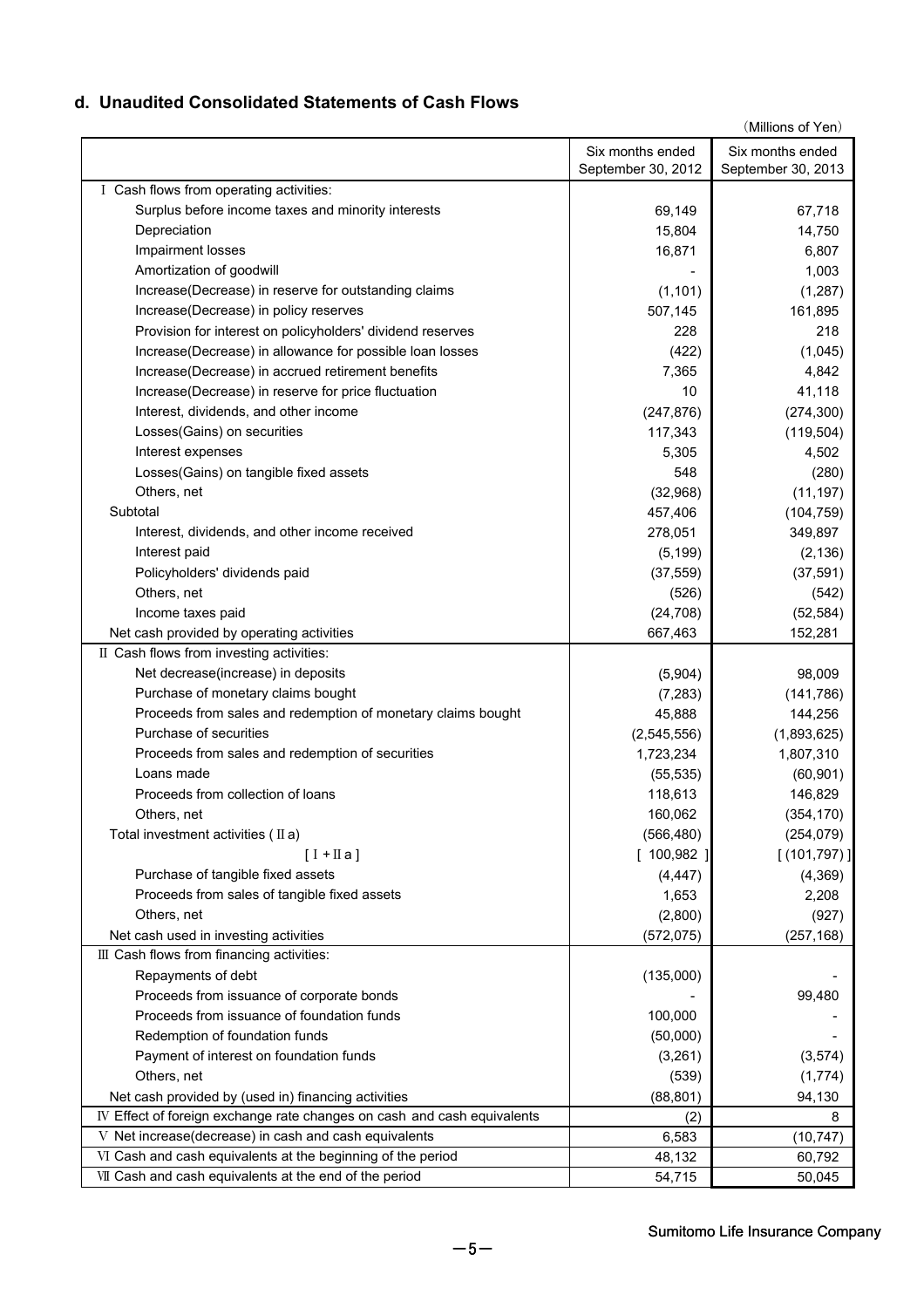# **e. Unaudited Consolidated Statements of Changes in Net Assets**

| (Millions of Yen)                                       |                          |                    |  |  |
|---------------------------------------------------------|--------------------------|--------------------|--|--|
|                                                         | Six months ended         | Six months ended   |  |  |
|                                                         | September 30, 2012       | September 30, 2013 |  |  |
| Funds, reserve and surplus:                             |                          |                    |  |  |
| Foundation funds                                        |                          |                    |  |  |
| Beginning balance                                       | 220,000                  | 270,000            |  |  |
| Changes in the period                                   |                          |                    |  |  |
| Issuance of foundation funds                            | 100,000                  |                    |  |  |
| Redemption of foundation funds                          | (50,000)                 |                    |  |  |
| Net changes in the period                               | 50,000                   |                    |  |  |
| Ending balance                                          | 270,000                  | 270,000            |  |  |
| Reserve for redemption of foundation funds              |                          |                    |  |  |
| Beginning balance                                       | 319,000                  | 369,000            |  |  |
| Changes in the period                                   |                          |                    |  |  |
| Additions to reserve for redemption of foundation funds | 50,000                   |                    |  |  |
| Net changes in the period                               | 50,000                   |                    |  |  |
| Ending balance                                          | 369,000                  | 369,000            |  |  |
| Reserve for revaluation                                 |                          |                    |  |  |
| Beginning balance                                       | 2                        | 2                  |  |  |
| Changes in the period                                   |                          |                    |  |  |
| Net changes in the period                               | $\overline{\phantom{a}}$ |                    |  |  |
| Ending balance                                          | 2                        | 2                  |  |  |
| Surplus                                                 |                          |                    |  |  |
| Beginning balance                                       | 336,733                  | 323,928            |  |  |
| Changes in the period                                   |                          |                    |  |  |
| Additions to policyholders' dividend reserves           | (63, 345)                | (58, 330)          |  |  |
| Additions to reserve for redemption of foundation funds | (50,000)                 |                    |  |  |
| Payment of interest on foundation funds                 | (3,261)                  | (3, 574)           |  |  |
| Net surplus                                             | 53,824                   | 52,093             |  |  |
| Reversal of land revaluation differences                | 1,340                    | 590                |  |  |
| Net changes in the period                               | (61, 442)                | (9, 220)           |  |  |
| Ending balance                                          | 275,290                  | 314,707            |  |  |
| Total funds, reserve and surplus                        |                          |                    |  |  |
| Beginning balance                                       | 875,735                  | 962,931            |  |  |
| Changes in the period                                   |                          |                    |  |  |
| Issuance of foundation funds                            | 100,000                  |                    |  |  |
| Additions to policyholders' dividend reserves           | (63, 345)                | (58, 330)          |  |  |
| Payment of interest on foundation funds                 | (3,261)                  | (3, 574)           |  |  |
| Net surplus                                             | 53,824                   | 52,093             |  |  |
| Redemption of foundation funds                          | (50,000)                 |                    |  |  |
| Reversal of land revaluation differences                | 1,340                    | 590                |  |  |
| Net changes in the period                               | 38,557                   | (9,220)            |  |  |
| Ending balance                                          | 914,293                  | 953,710            |  |  |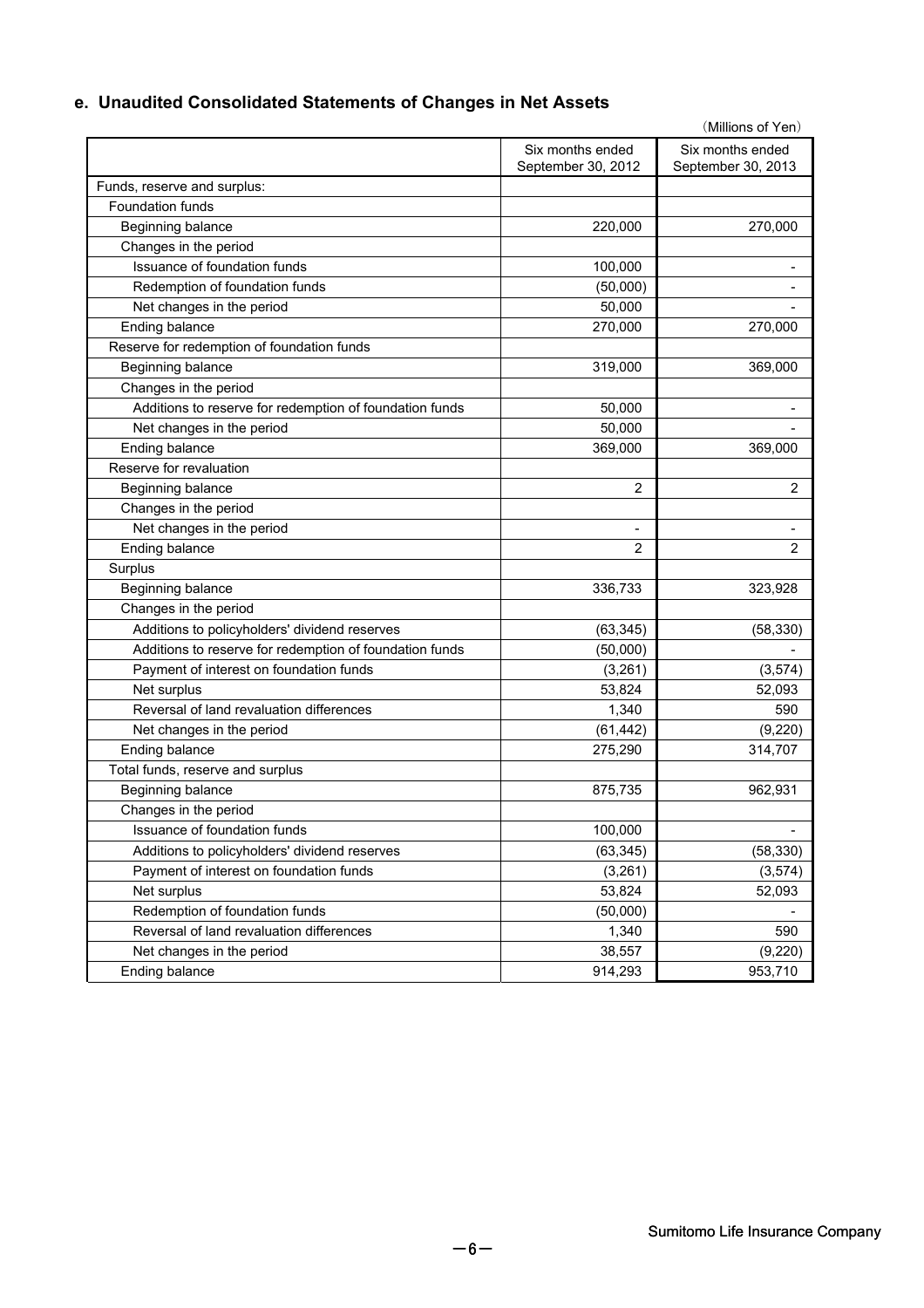# **e. Unaudited Consolidated Statements of Changes in Net Assets (continued)**

|                                                                            |                                        | (Millions of Yen)                      |
|----------------------------------------------------------------------------|----------------------------------------|----------------------------------------|
|                                                                            | Six months ended<br>September 30, 2012 | Six months ended<br>September 30, 2013 |
| Accumulated other comprehensive income(loss):                              |                                        |                                        |
| Net unrealized gains(losses) on available-for-sale securities              |                                        |                                        |
| Beginning balance                                                          | 107,364                                | 348,334                                |
| Changes in the period                                                      |                                        |                                        |
| Net changes, excluding funds, reserve and surplus                          | (38, 653)                              | 23,517                                 |
| Net changes in the period                                                  | (38, 653)                              | 23,517                                 |
| Ending balance                                                             | 68,710                                 | 371,852                                |
| Deferred unrealized gains(losses) on derivatives under hedge<br>accounting |                                        |                                        |
| Beginning balance                                                          | 59                                     |                                        |
| Changes in the period                                                      |                                        |                                        |
| Net changes, excluding funds, reserve and surplus                          | (23)                                   | -                                      |
| Net changes in the period                                                  | (23)                                   |                                        |
| Ending balance                                                             | 36                                     |                                        |
| Land revaluation differences                                               |                                        |                                        |
| Beginning balance                                                          | (97,069)                               | (93,037)                               |
| Changes in the period                                                      |                                        |                                        |
| Net changes, excluding funds, reserve and surplus                          | (1, 344)                               | (591)                                  |
| Net changes in the period                                                  | (1, 344)                               | (591)                                  |
| Ending balance                                                             | (98, 413)                              | (93, 628)                              |
| Foreign currency translation adjustments                                   |                                        |                                        |
| Beginning balance                                                          | (428)                                  | (345)                                  |
| Changes in the period                                                      |                                        |                                        |
| Net changes, excluding funds, reserve and surplus                          | 14                                     | 600                                    |
| Net changes in the period                                                  | 14                                     | 600                                    |
| Ending balance                                                             | (413)                                  | 254                                    |
| Total accumulated other comprehensive income(losses)                       |                                        |                                        |
| Beginning balance                                                          | 9,926                                  | 254,950                                |
| Changes in the period                                                      |                                        |                                        |
| Net changes, excluding funds, reserve and surplus                          | (40,006)                               | 23,526                                 |
| Net changes in the period                                                  | (40,006)                               | 23,526                                 |
| Ending balance                                                             | (30,079)                               | 278,477                                |
| Minority interests                                                         |                                        |                                        |
| Beginning balance                                                          | 4,270                                  | 3,212                                  |
| Changes in the period                                                      |                                        |                                        |
| Net changes, excluding funds, reserve and surplus                          | (591)                                  | 775                                    |
| Net changes in the period                                                  | (591)                                  | 775                                    |
| Ending balance                                                             | 3,679                                  | 3,988                                  |
| Total net assets                                                           |                                        |                                        |
|                                                                            |                                        |                                        |
| Beginning balance                                                          | 889,933                                | 1,221,094                              |
| Changes in the period                                                      |                                        |                                        |
| Issuance of foundation funds                                               | 100,000                                |                                        |
| Additions to policyholders' dividend reserves                              | (63, 345)                              | (58, 330)                              |
| Payment of interest on foundation funds                                    | (3,261)                                | (3,574)                                |
| Net surplus                                                                | 53,824                                 | 52,093                                 |
| Redemption of foundation funds                                             | (50,000)                               |                                        |
| Reversal of land revaluation differences                                   | 1,340                                  | 590                                    |
| Net changes, excluding funds, reserve and surplus                          | (40, 598)                              | 24,302                                 |
| Net changes in the period                                                  | (2,040)                                | 15,081                                 |
| Ending balance                                                             | 887,892                                | 1,236,176                              |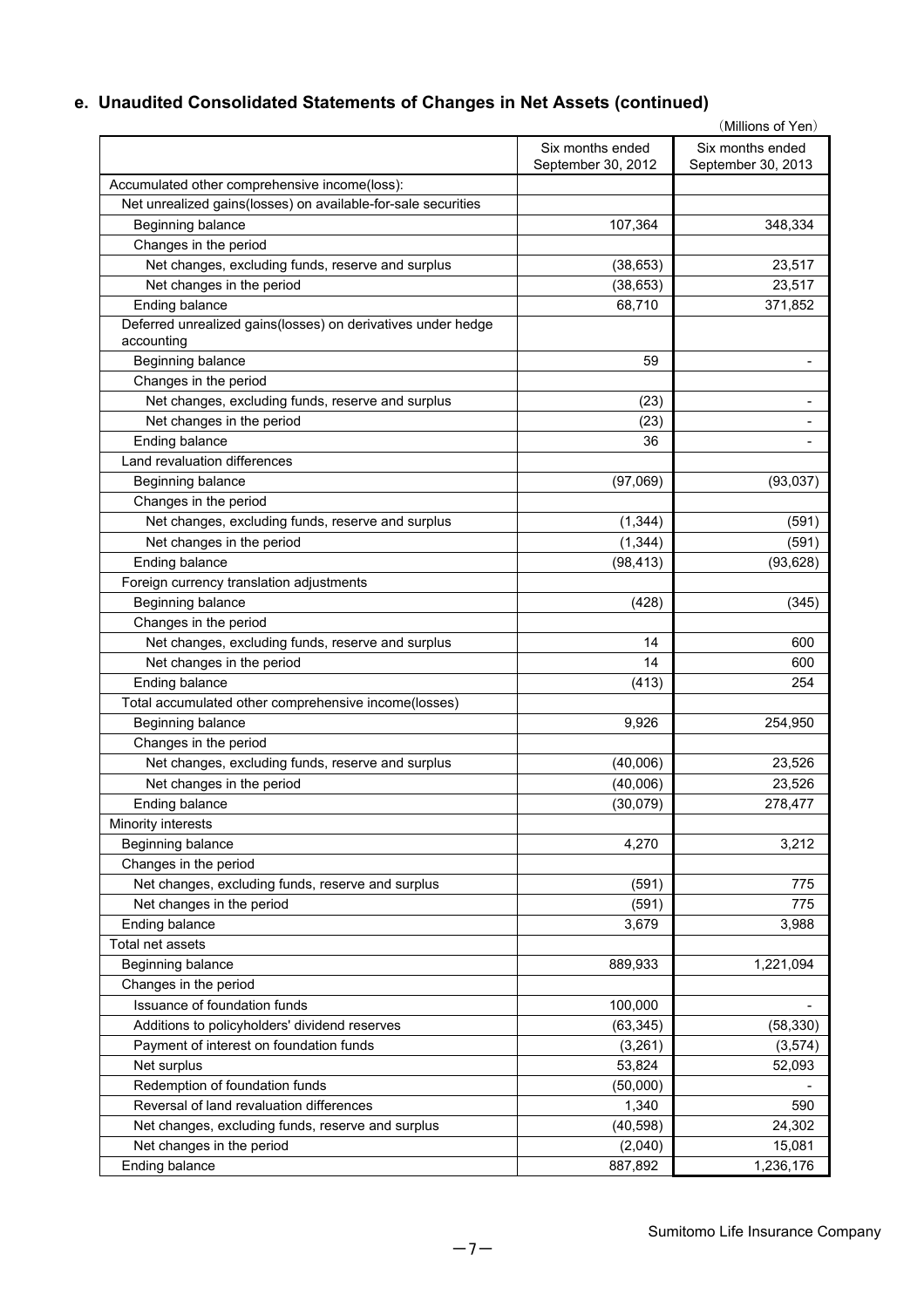# **2. Solvency Margin Ratio on a Consolidated Basis**

|                                                                                                                |                     | (millions of yen)       |
|----------------------------------------------------------------------------------------------------------------|---------------------|-------------------------|
|                                                                                                                | As of March 31,2013 | As of September 30,2013 |
| Solvency margin gross amount<br>(A)                                                                            | 2,586,196           | 2,795,891               |
| <b>Foundation funds</b>                                                                                        | 904,238             | 926,808                 |
| Reserve for price fluctuation                                                                                  | 206,574             | 247,692                 |
| Contingency reserve                                                                                            | 284,002             | 306,107                 |
| Unusual contingency reserve                                                                                    |                     |                         |
| General allowance for possible loan losses                                                                     | 2,735               | 1,689                   |
| Unrealized gains on available-for-sale securities × 90%<br>(Multiplied by 100% if losses)                      | 452,958             | 483,334                 |
| Net unrealized gains on real estate × 85%<br>(Multiplied by 100% if losses)                                    | (109, 789)          | (117, 173)              |
| Excess of continued Zillmerized reserve                                                                        | 612,187             | 614,040                 |
| Qualifying subordinated debt                                                                                   | 206,500             | 305,980                 |
| Excess of continued Zillmerized reserve and qualifying subordinated<br>debt not included in margin calculation |                     |                         |
| Deduction clause                                                                                               | (54, 461)           | (53, 530)               |
| Others                                                                                                         | 81,250              | 80,942                  |
| Total amount of risk<br>(B)<br>$\sqrt{(R_1^2+R_5^2+R_8+R_9)^2+(R_2+R_3+R_7)^2+R_4+R_6}$                        | 612,901             | 626,853                 |
| Insurance risk<br>$R_1$                                                                                        | 84,920              | 83,532                  |
| General insurance risk<br>$R_5$                                                                                |                     |                         |
| Large disaster risk<br>$R_6$                                                                                   |                     |                         |
| Third-sector insurance risk<br>$R_8$                                                                           | 48,964              | 49,523                  |
| Insurance risk of small-amount, short-term insurer<br>$R_{9}$                                                  |                     |                         |
| $R_2$<br>Risk of assumed yield                                                                                 | 226,271             | 223,615                 |
| $R_7^*$<br>Minimum guarantee risk                                                                              | 63,755              | 57,485                  |
| Investment risk<br>$R_3$                                                                                       | 293,362             | 316,506                 |
| Operational risk<br>$R_4$                                                                                      | 14,345              | 14,613                  |
| Solvency margin ratio<br>$\frac{(A)}{(1/2) \times (B)}$ × 100                                                  | 843.9%              | 892.0%                  |

※ The standard method is used for the calculation of the amount equivalent to minimum guarantee risk.

 Note: The amounts and figures in the table above are calculated based on Article 130 of the Insurance Business Act, Article 86-2 and Article 88 of the Ordinance for Enforcement of the Insurance Business Act and Financial Services Agency Public Notice No.23 of 2011.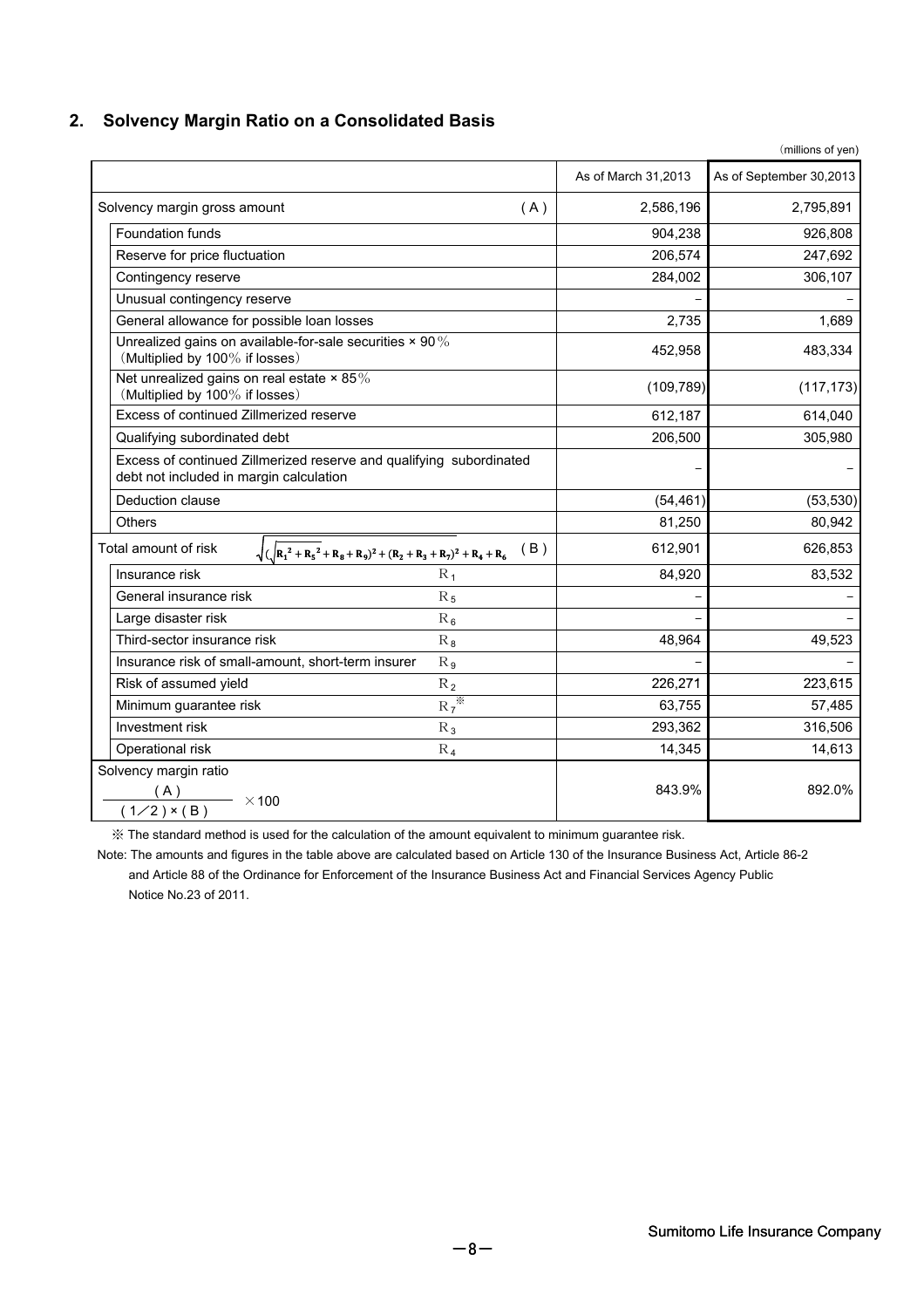### **3. Non-Consolidated Financial Information**

# **a. Overall Composition of Investments** (**General Account**)

| (millions of yen, %)      |                                     |                     |            |                         |            |
|---------------------------|-------------------------------------|---------------------|------------|-------------------------|------------|
|                           |                                     | As of March 31,2013 |            | As of September 30,2013 |            |
|                           |                                     | Amount              | % of total | Amount                  | % of total |
|                           | Cash, deposits and call loans       | 509,781             | 2.2        | 235,036                 | 1.0        |
| Monetary claims bought    |                                     | 310,241             | 1.3        | 305,135                 | 1.3        |
| Investments in securities |                                     | 18,755,961          | 80.1       | 19,128,384              | 81.5       |
|                           | Domestic bonds                      | 11,930,424          | 50.9       | 12,245,459              | 52.2       |
|                           | Domestic stocks                     | 1,038,610           | 4.4        | 1,201,220               | 5.1        |
|                           | Foreign securities                  | 5,748,426           | 24.5       | 5,651,100               | 24.1       |
|                           | Foreign bonds                       | 5,161,354           | 22.0       | 5,063,623               | 21.6       |
|                           | Other foreign securities            | 587,071             | 2.5        | 587,476                 | 2.5        |
|                           | Other securities                    | 38,500              | 0.2        | 30,602                  | 0.1        |
|                           | Loans                               | 2,663,423           | 11.4       | 2,571,271               | 11.0       |
|                           | Policy loans                        | 344,392             | 1.5        | 338,344                 | 1.4        |
|                           | Industrial and consumer loans       | 2,319,031           | 9.9        | 2,232,927               | 9.5        |
|                           | Real estate                         | 809,814             | 3.5        | 793,394                 | 3.4        |
|                           | Investment property                 | 591,295             | 2.5        | 579,238                 | 2.5        |
|                           | Deferred tax assets                 | 134,607             | 0.6        | 151,952                 | 0.6        |
|                           | Other assets                        | 249,244             | 1.1        | 291,598                 | 1.2        |
|                           | Allowance for possible loan losses  | (3, 324)            | (0.0)      | (2, 279)                | (0.0)      |
|                           | Total                               | 23,429,750          | 100.0      | 23,474,493              | 100.0      |
|                           | Foreign currency denominated assets | 3,699,814           | 15.8       | 3,709,717               | 15.8       |

Note: Real estate is recorded as the sum total of land, buildings and construction in progress.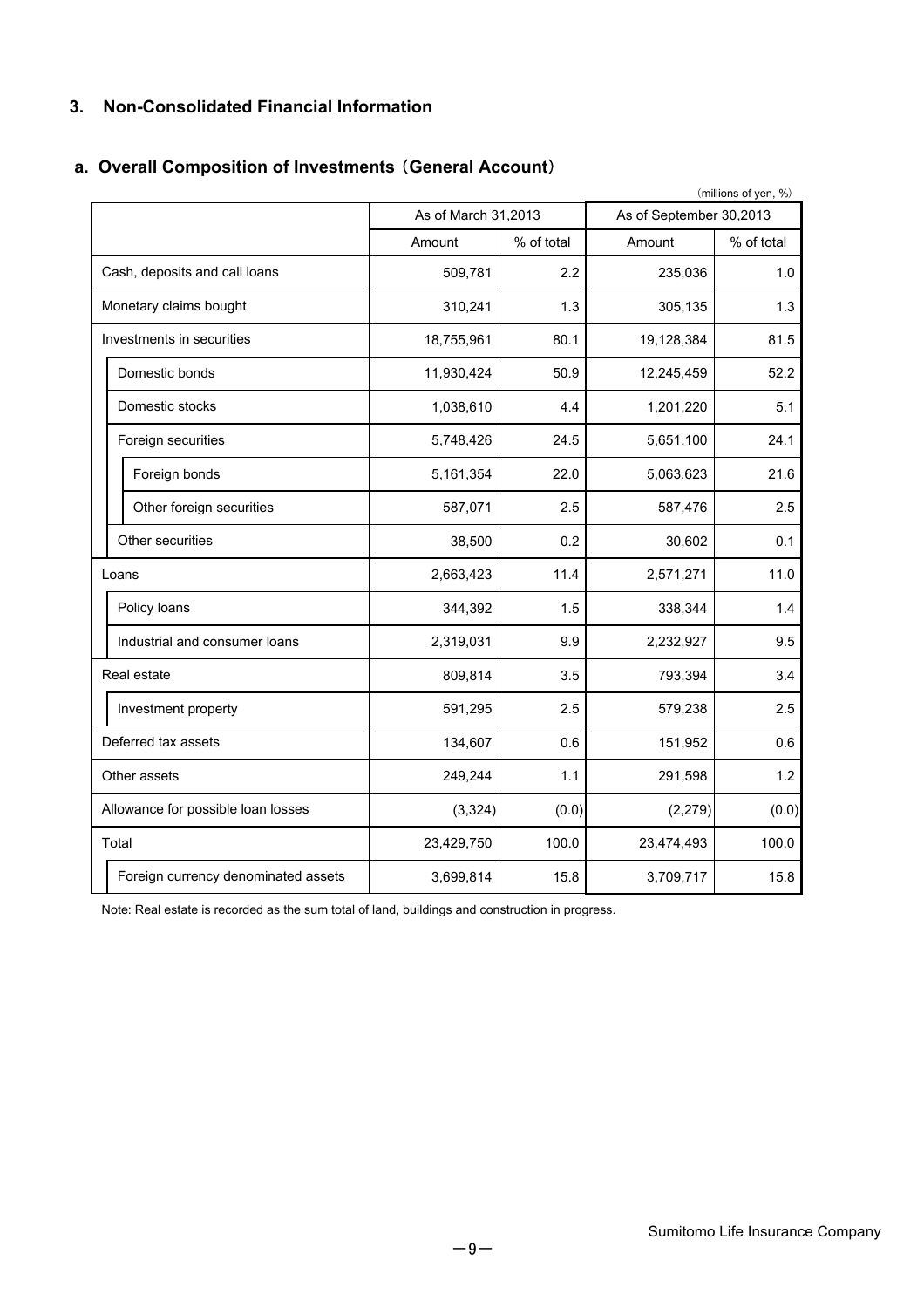#### **b**.**Fair Value Information of Securities** (**General Account**)

#### **(1) Net Valuation Gains and Losses on Trading Securities**

 **No net valuation gains and losses as of March 31,2013 or September 30,2013.**

#### (millions of yen) Gains | Losses | | | | | | | | | | | | | Gains | Losses 1,874,597 2,072,776 198,178 198,509 (331) 1,871,838 2,039,961 168,123 168,561 (438) 10,862,267 11,936,600 1,074,333 1,076,539 (2,206) 11,009,963 11,871,323 861,359 866,838 (5,478) 27,317 33,173 (5,856) - (5,856) 33,173 21,230 (11,943) - (11,943) 5,264,813 5,760,738 495,925 550,150 (54,224) 5,335,770 5,863,621 527,851 576,991 (49,140) 709,114 734,483 25,369 25,641 (271) 779,344 797,383 18,038 18,319 (280) 769,413 971,952 202,538 249,981 (47,443) 769,898 1,105,632 335,733 362,618 (26,884) 3,383,002 3,628,717 245,714 250,008 (4,293) 3,482,518 3,636,253 153,734 174,811 (21,076) Foreign bonds 3,373,651 3,620,429 246,778 249,906 (3,127) 3,475,179 3,629,898 154,719 174,740 (20,021) Other foreign securities | 9,351 8,287 (1,063) 102 (1,166) 7,339 6,354 (984) 70 (1,055) 30,116 37,898 7,781 9,990 (2,208) 21,635 29,976 8,341 9,235 (894) 243,165 257,694 14,528 14,528 (0) 247,372 259,376 12,004 12,006 (2) 129,992 130,000 (7) - (7) 35,000 34,998 (1) - (1) - - - - - - - - - - 18,034,852 19,797,432 1,762,580 1,825,199 (62,619) 18,250,746 19,796,137 1,545,391 1,612,391 (67,000) 11,905,054 13,022,422 1,117,367 1,119,634 (2,266) 12,227,421 13,120,688 893,266 899,245 (5,979) 769,413 971,952 202,538 249,981 (47,443) 769,898 1,105,632 335,733 362,618 (26,884) 4,957,100 | 5,377,472 | 420,371 | 431,064 | (10,692) | 4,949,418 | 5,245,464 | 296,046 | 329,284 | (33,238) 4,914,575 | 5,341,868 | 427,292 | 430,961 | (3,669) | 4,908,904 | 5,217,878 | 308,974 | 329,213 | (20,239) 42,525 35,604 (6,920) 102 (7,022) 40,513 27,585 (12,927) 70 (12,998) 30,116 37,898 7,781 9,990 (2,208) 21,635 29,976 8,341 9,235 (894) 243,165 257,694 14,528 14,528 (0) 247,372 259,376 12,004 12,006 (2) 129,992 130,000 (7) - (7) 35,000 34,998 (1) - (1) - - - - - - - - - - Monetary claims bought Negotiable certificates of deposit Domestic stocks **Others** Foreign bonds Other foreign securities Total Held-to-maturity debt securities Policy-reserve-matching bonds Investments in subsidiaries and affiliated companies Other securities Domestic bonds Domestic stocks Foreign securities Negotiable certificates of deposit Monetary claims bought Foreign securities Other securities Domestic bonds Book value **Others** Available-for-sale securities As of March 31,2013 As of September 30,2013 Fair value Net gains (losses) Net gains Net gains<br>(losses) Gains Losses Book value Fair value

#### **(2) Fair Value Information of Securities**(**With Fair Value except for Trading Securities**)

Note: The table above includes securities that are deemed appropriate as securities under the Financial Instruments and Exchange Act in Japan.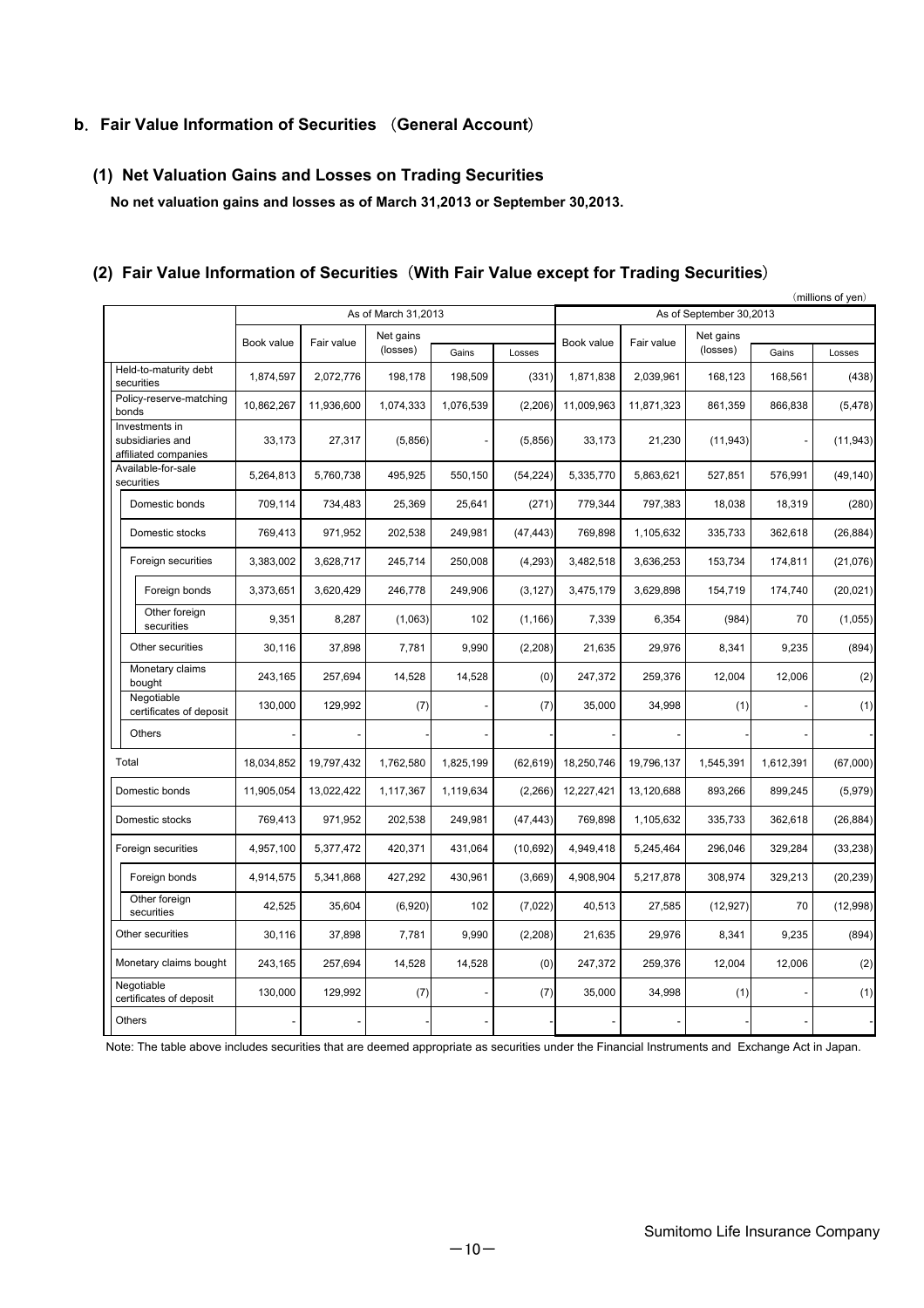#### **Book values of securities whose fair value is not practically determinable are as follows:**

|                                                                 |                     | (millions of yen)       |
|-----------------------------------------------------------------|---------------------|-------------------------|
|                                                                 | As of March 31,2013 | As of September 30,2013 |
| Held-to-maturity debt securities                                |                     |                         |
| Unlisted foreign bonds                                          |                     |                         |
| <b>Others</b>                                                   |                     |                         |
| Policy-reserve-matching bonds                                   |                     |                         |
| Investments in subsidiaries and affiliated companies            | 42,290              | 72,290                  |
| Available-for-sale securities                                   | 566,016             | 564,947                 |
| Unlisted domestic stocks<br>(excluding over-the-counter stocks) | 25,031              | 23,962                  |
| Unlisted foreign stocks<br>(excluding over-the-counter stocks)  | 540,321             | 540,321                 |
| Unlisted foreign bonds                                          |                     |                         |
| <b>Others</b>                                                   | 663                 | 663                     |
| Total                                                           | 608,306             | 637,237                 |

#### **c**.**Fair Value Information of Derivative Transactions** (**General Account**)

#### **(1) Net Gains and Losses on Derivatives**

|                     |                                 |                      |                      |                         |                  |        |                |                      |                      |                   |                  |               | (millions of yen) |
|---------------------|---------------------------------|----------------------|----------------------|-------------------------|------------------|--------|----------------|----------------------|----------------------|-------------------|------------------|---------------|-------------------|
| As of March 31.2013 |                                 |                      |                      | As of September 30,2013 |                  |        |                |                      |                      |                   |                  |               |                   |
|                     |                                 | Interest-<br>related | Currency-<br>related | Stock-<br>related       | Bond-<br>related | Others | Total          | Interest-<br>related | Currency-<br>related | Stock-<br>related | Bond-<br>related | <b>Others</b> | Total             |
|                     | Hedge accounting<br>applied     |                      | 2,606 (402,239)      |                         |                  |        | $-$ (399,632)  |                      | $2,114$ (262,913)    |                   |                  |               | $-$ (260,798)     |
|                     | Hedge accounting<br>not applied |                      | $(228)$ $(106, 826)$ | (12, 486)               | (2, 421)         |        | $-$ (121.963)  | (167)                | (36, 114)            | (13, 822)         | (151)            |               | (50, 255)         |
|                     | Total                           |                      | 2,378 (509,065)      | (12, 486)               | (2, 421)         |        | $- (521, 595)$ | 1.947                | (299, 028)           | (13, 822)         | (151)            |               | $-$ (311,054)     |

Note: Net gains (losses) from derivatives with hedge accounting (fair value hedge method) applied, and net gains (losses) from derivatives with hedge accounting not applied are recorded on the statement of income.

Net gains (losses) from derivatives with hedge accounting (fair value hedge method) applied amounted to loss of ¥361,580 million and loss of ¥241,071 million as of March 31, 2013 and September 30, 2013, respectively.

#### **(2) Interest-related**

|                                                      |                     |                     |       |           |                         |        |       | (millions of yen) |
|------------------------------------------------------|---------------------|---------------------|-------|-----------|-------------------------|--------|-------|-------------------|
|                                                      |                     | As of March 31,2013 |       |           | As of September 30,2013 |        |       |                   |
| Type                                                 | Notional<br>amount/ |                     | Fair  | Net gains | Notional<br>amount/     |        | Fair  | Net gains         |
|                                                      | contract            | Over                | value | (losses)  | contract                | Over   | value | (losses)          |
|                                                      | value               | 1 year              |       |           | value                   | 1 year |       |                   |
| Over-the-counter transactions<br>Interest rate swaps |                     |                     |       |           |                         |        |       |                   |
| Receipts fixed, payments floating                    | 58,342              | 51,576              | 2,607 | 2,607     | 54,109                  | 45,868 | 2,114 | 2,114             |
| Receipts floating, payments fixed                    | 34,562              | 34,500              | (228) | (228)     | 34,500                  | 34,500 | (140) | (140)             |
| Interest rate swaptions                              |                     |                     |       |           |                         |        |       |                   |
| Bought                                               |                     |                     |       |           |                         |        |       |                   |
| Receipts floating, payments fixed                    |                     |                     |       |           | 60.000                  | 60.000 |       |                   |
|                                                      | - 1                 |                     |       |           | [504]                   |        | 477   | (26)              |
| Total                                                |                     |                     |       | 2,378     |                         |        |       | 1,947             |

Note: 1. Option fees are shown in [ ].

 2. Net gains (losses) represent the fair values for interest rate swaps and the difference between the option fees and the fair values for interest rate swaptions. values for interest rate swaptions.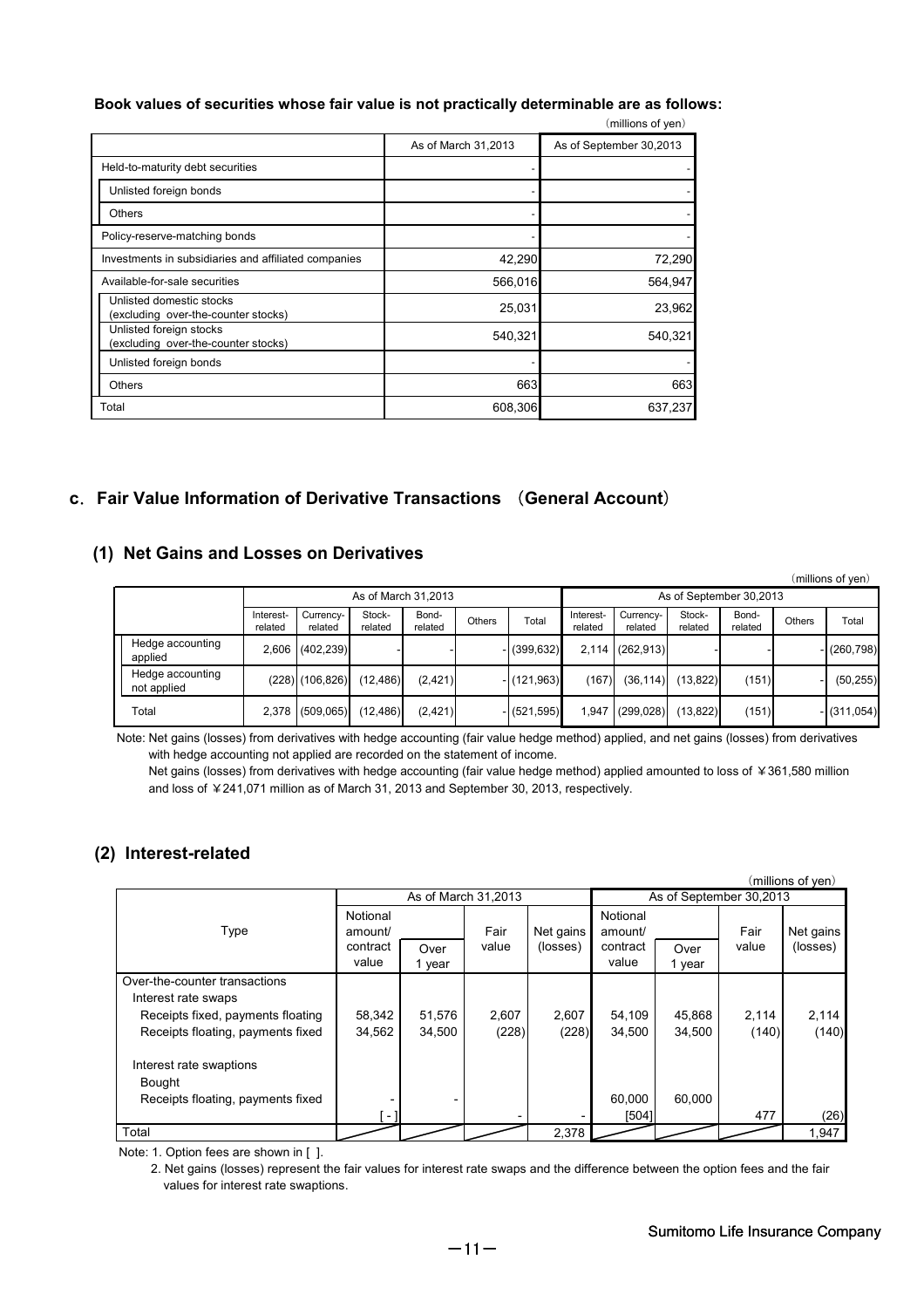#### **(Reference) Interest rate swaps by contractual maturity dates**

[As of September 30, 2013] (millions of yen, %)

|                                                     | Within<br>1 year | Over<br>year to<br>3 years | Over<br>3 years to<br>5 years | Over<br>5 years to<br>vears | Over<br>years to<br>10 years | Over<br>10 years | Total  |
|-----------------------------------------------------|------------------|----------------------------|-------------------------------|-----------------------------|------------------------------|------------------|--------|
| Notional amount (receipts fixed, payments floating) | 8.241            | 21.314                     | 21,622                        | 2,838                       | 92                           |                  | 54,109 |
| Average fixed rate (receipt)                        | 1.93             | 1.93                       | 1.81                          | 1.53                        | 1.21                         |                  | 1.86   |
| Average floating rate (payment)                     | 0.38             | 0.45                       | 0.45                          | 0.49                        | 0.90                         |                  | 0.44   |
| Notional amount (receipts floating, payments fixed) |                  | 34.500                     |                               |                             |                              |                  | 34,500 |
| Average fixed rate (payment)                        |                  | 0.62                       |                               |                             |                              |                  | 0.62   |
| Average floating rate (receipt)                     |                  | 0.33                       |                               |                             |                              |                  | 0.33   |
| Total notional amount                               | 8,241            | 55,814                     | 21.622                        | 2,838                       | 92                           |                  | 88,609 |

# **(3) Currency-related**

|                                    |                     |         |            |                         |                                                 |         |            | (millions of yen) |
|------------------------------------|---------------------|---------|------------|-------------------------|-------------------------------------------------|---------|------------|-------------------|
|                                    | As of March 31,2013 |         |            | As of September 30,2013 |                                                 |         |            |                   |
| Type                               | Notional<br>amount/ |         | Fair       | Net gains               | Notional<br>amount/                             |         | Fair       | Net gains         |
|                                    | contract            | Over    | value      | (losses)                | contract                                        | Over    | value      | (losses)          |
| Over-the-counter transactions      | value               | 1 year  |            |                         | value                                           | 1 year  |            |                   |
|                                    |                     |         |            |                         |                                                 |         |            |                   |
| Foreign currency forward contracts |                     |         |            |                         |                                                 |         |            |                   |
| Sold                               | 3,067,673           | 547,881 | (465, 680) | (465, 680)              | 3,351,405                                       | 903,838 | (271, 306) | (271, 306)        |
| (Euro)                             | 1,192,066           | 83,267  | (155, 107) | (155, 107)              | 1,219,917                                       | 204,879 | (129, 659) | (129, 659)        |
| (U.S. dollar)                      | 932,971             | 70,964  | (115, 622) | (115, 622)              | 1,155,899                                       | 276,597 | (42, 283)  | (42, 283)         |
| (Australian dollar)                | 867,464             | 393,649 | (194, 542) | (194, 542)              | 895,675                                         | 422,360 | (94, 463)  | (94, 463)         |
| Bought                             | 11,030              |         | 8          | 8                       | 162,217                                         |         | (2,099)    | (2,099)           |
| (U.S. dollar)                      | 174                 |         | (1)        | (1)                     | 162,217                                         |         | (2,099)    | (2,099)           |
| (Euro)                             | 10,855              |         | 9          | 9                       |                                                 |         |            |                   |
| Currency options                   |                     |         |            |                         |                                                 |         |            |                   |
| Sold                               |                     |         |            |                         |                                                 |         |            |                   |
| Call                               | 91,500              |         |            |                         |                                                 |         |            |                   |
|                                    | [1,936]             |         | 4,494      | (2, 558)                | $[-]$                                           |         |            |                   |
| (Australian dollar)                | 46,750              |         |            |                         |                                                 |         |            |                   |
|                                    | [909]               |         | 2,205      | (1, 296)                | $[-]$                                           |         |            |                   |
| (U.S. dollar)                      | 44,750              |         |            |                         |                                                 |         |            |                   |
|                                    | [1,027]             |         | 2,289      | (1, 261)                | $[ - ]$                                         |         |            |                   |
| Bought                             |                     |         |            |                         |                                                 |         |            |                   |
| Call                               | 186,000             |         |            |                         |                                                 |         |            |                   |
|                                    | [1,985]             |         | 6,332      | 4,346                   | $[-]$                                           |         |            |                   |
| (Australian dollar)                | 95,000              |         |            |                         |                                                 |         |            |                   |
|                                    | [941]               |         | 3,097      | 2,155                   | $\left[ \begin{array}{c} - \end{array} \right]$ |         |            |                   |
| (U.S. dollar)                      | 91,000              |         |            |                         |                                                 |         |            |                   |
|                                    | [1,043]             |         | 3,234      | 2,191                   | $[-]$                                           |         |            |                   |
| Put                                | 116,876             | 29,789  |            |                         | 29,025                                          | 4,217   |            |                   |
|                                    | [6, 611]            |         | 2,087      | (4, 523)                | [4,620]                                         |         | 840        | (3,780)           |
| (U.S. dollar)                      | 116,876             | 29,789  |            |                         | 29,025                                          | 4,217   |            |                   |
|                                    | [6, 611]            |         | 2,087      | (4, 523)                | [4,620]                                         |         | 840        | (3,780)           |
| Total                              |                     |         |            | (468, 407)              |                                                 |         |            | (277, 186)        |

Note: 1. Option fees are shown in [ ].

 2. Regarding assets and liabilities which are denominated in foreign currencies but have fixed settlement in yen under foreign currency forward contracts and currency swaps and are reported in yen amounts in the balance sheets, those foreign currency forward contracts and currency swaps are excluded from the table above.

 3. Net gains (losses) represent the fair values for foreign currency forward contracts and the difference between the option fees and the fair values for option transactions.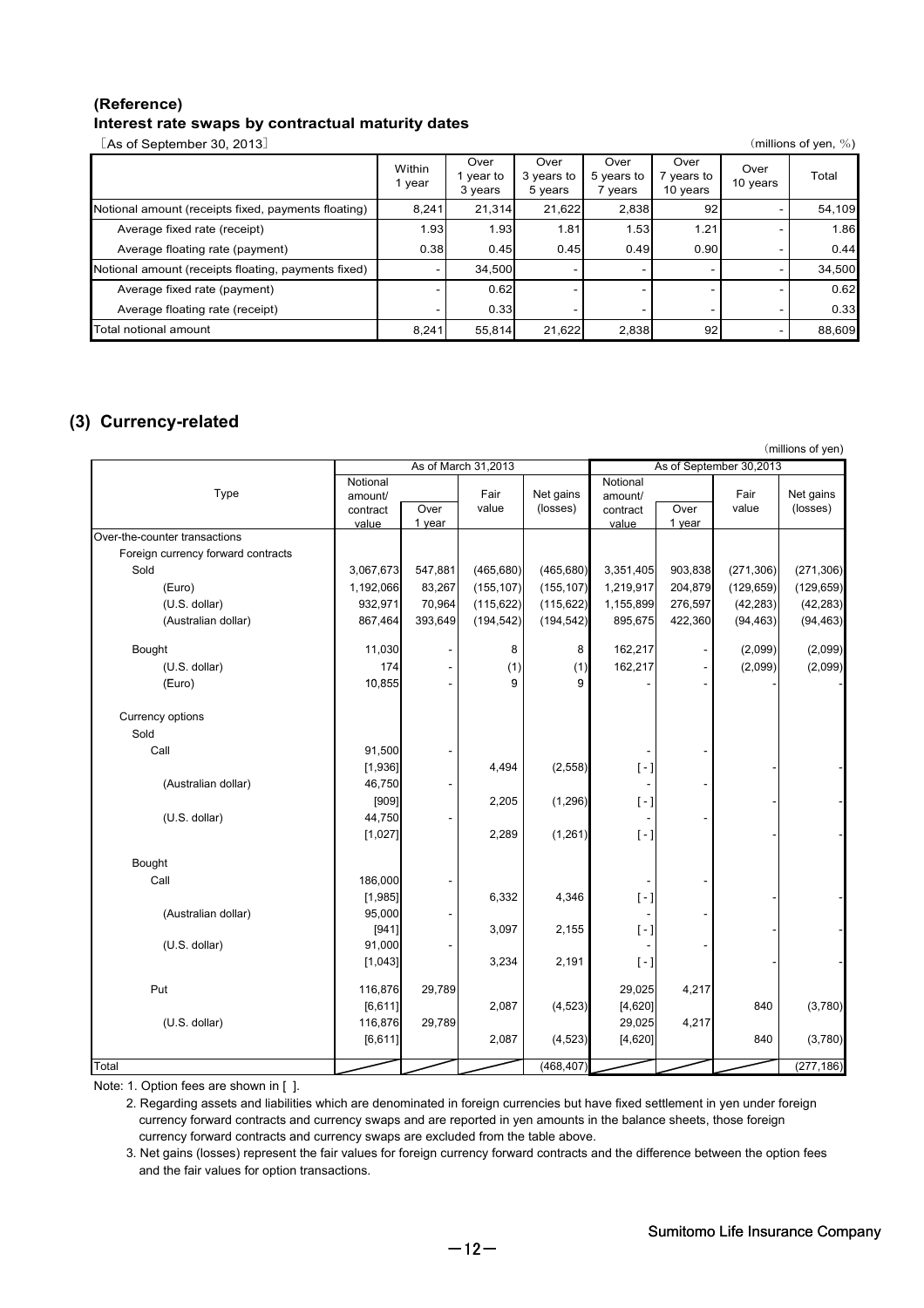### **(4) Stock-related**

(millions of yen)

|                               | As of March 31,2013                      |                |                   | As of September 30,2013 |                                          |                              |               |                       |
|-------------------------------|------------------------------------------|----------------|-------------------|-------------------------|------------------------------------------|------------------------------|---------------|-----------------------|
| Type                          | Notional<br>amount/<br>contract<br>value | Over<br>1 year | Fair<br>value     | Net gains<br>(losses)   | Notional<br>amount/<br>contract<br>value | Over<br>1 year               | Fair<br>value | Net gains<br>(losses) |
| Exchange-traded transactions  |                                          |                |                   |                         |                                          |                              |               |                       |
| Stock index futures           |                                          |                |                   |                         |                                          |                              |               |                       |
| Sold                          | 302,741                                  |                | (6,036)           | (6,036)                 | 317,766                                  | $\qquad \qquad \blacksquare$ | (6, 760)      | (6,760)               |
| Over-the-counter transactions |                                          |                |                   |                         |                                          |                              |               |                       |
| Stock index forwards          |                                          |                |                   |                         |                                          |                              |               |                       |
| Sold                          |                                          |                | $\qquad \qquad -$ |                         | 34,650                                   | $\qquad \qquad \blacksquare$ | (953)         | (953)                 |
| Stock index options           |                                          |                |                   |                         |                                          |                              |               |                       |
| Sold                          |                                          |                |                   |                         |                                          |                              |               |                       |
| Put                           | 2,499                                    | 1,399          |                   |                         | 5,099                                    | 299                          |               |                       |
|                               | $[53]$                                   |                | 49                | 3                       | $[96]$                                   |                              | 37            | 58                    |
| Bought                        |                                          |                |                   |                         |                                          |                              |               |                       |
| Call                          |                                          |                |                   |                         | 60,000                                   | 42,000                       |               |                       |
|                               | $[-]$                                    |                |                   |                         | [1, 131]                                 |                              | 1,341         | 209                   |
| Put                           | 82,600                                   | 27,000         |                   |                         | 30,100                                   | 3,900                        |               |                       |
|                               | [7, 383]                                 |                | 929               | (6, 454)                | [6, 657]                                 |                              | 280           | (6,376)               |
| Total                         |                                          |                |                   | (12, 486)               |                                          |                              |               | (13, 822)             |

Note: 1. Option fees are shown in [ ].

 2. Net gains (losses) represent the fair values for future tradings and forward tradings and the difference between the option fees and the fair values for option transactions.

#### **(5) Bond-related**

|                               |                     |                |          |                         |                     |                              |       | (millions of yen) |
|-------------------------------|---------------------|----------------|----------|-------------------------|---------------------|------------------------------|-------|-------------------|
|                               | As of March 31,2013 |                |          | As of September 30,2013 |                     |                              |       |                   |
| Type                          | Notional<br>amount/ |                | Fair     | Net gains               | Notional<br>amount/ |                              | Fair  | Net gains         |
|                               | contract<br>value   | Over<br>1 year | value    | (losses)                | contract<br>value   | Over<br>1 year               | value | (losses)          |
| Exchange-traded transactions  |                     |                |          |                         |                     |                              |       |                   |
| Bond futures                  |                     |                |          |                         |                     |                              |       |                   |
| Sold                          | 173,228             | -              | (2, 421) | (2, 421)                |                     |                              |       |                   |
|                               |                     |                |          |                         |                     |                              |       |                   |
| Over-the-counter transactions |                     |                |          |                         |                     |                              |       |                   |
| Bond OTC options              |                     |                |          |                         |                     |                              |       |                   |
| Sold                          |                     |                |          |                         |                     |                              |       |                   |
| Call                          |                     | -              |          |                         | 29,825              | $\qquad \qquad \blacksquare$ |       |                   |
|                               | $[-]$               |                |          |                         | $[256]$             |                              | 361   | (105)             |
| Bought                        |                     |                |          |                         |                     |                              |       |                   |
| Put                           |                     |                |          |                         | 29,825              | $\qquad \qquad \blacksquare$ |       |                   |
|                               | $[-]$               |                |          |                         | [400]               |                              | 355   | (45)              |
| Total                         |                     |                |          | (2, 421)                |                     |                              |       | (151)             |

Note: 1. Option fees are shown in [ ].

 2. Net gains (losses) represent the fair values for future tradings and the difference between the option fees and the fair values for option transactions.